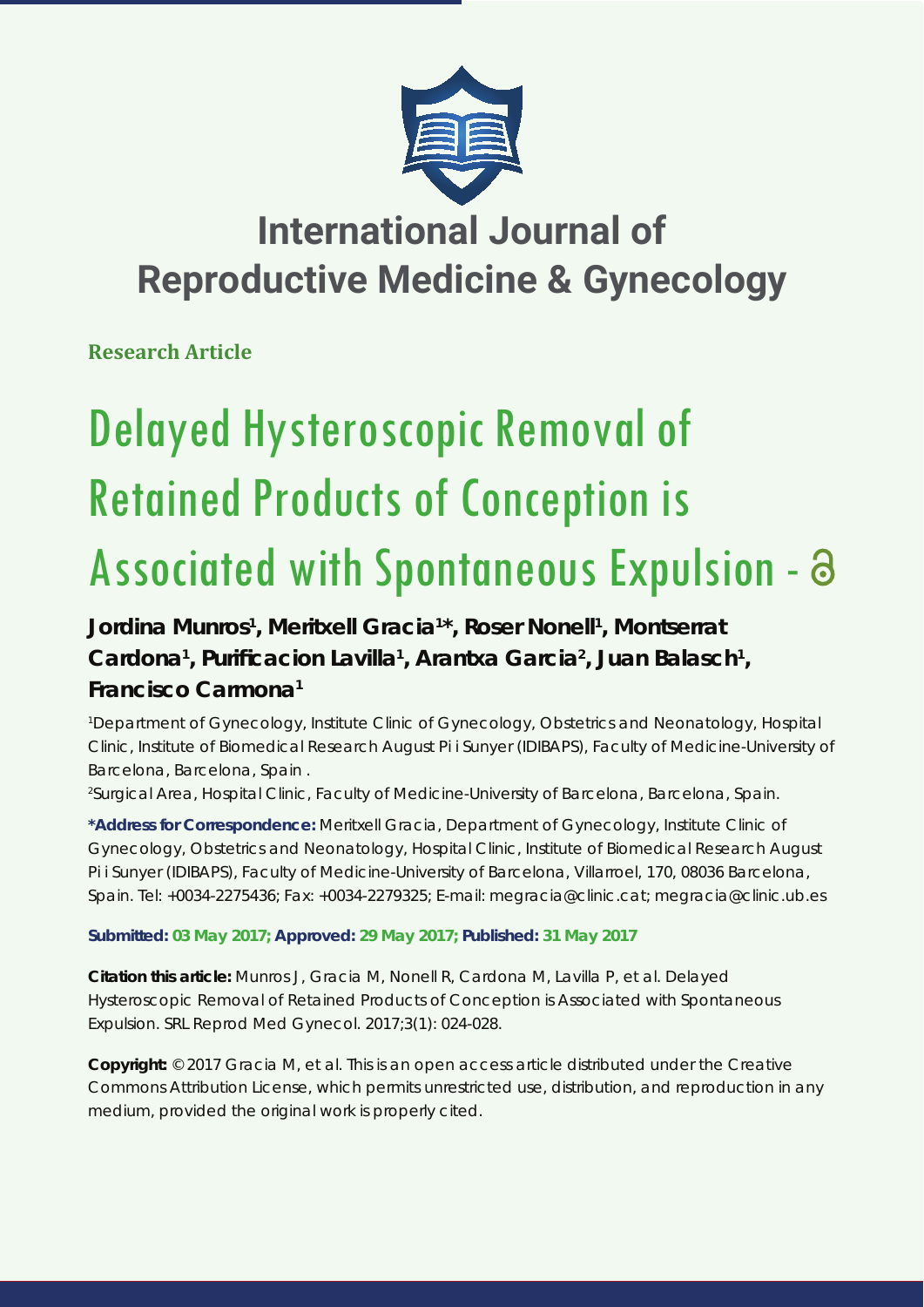#### **ABSTRACT**

Retained Products of Conception (RPOC) occur in 1 % of cases. Clinical features of 41 women diagnosed of RPOC by hysteroscopy, to establish the best time-lapse of an expectant management after an office hysteroscopy avoiding an operative hysteroscopy to permit a spontaneous expulsion, were analyzed. There were no differences between patients who suffered a spontaneous expulsion or those in whom a persistence of RPOC was observed at time of surgical removal in terms of age, gravidity, prior uterine surgeries, uterine alterations, type and time of pregnancy termination and ultrasonographic characteristics. There was a higher rate of spontaneous expulsion after 4 weeks from the office hysteroscopy compared with those where the surgical removal was performed up to 4 weeks after the diagnosis (*p-value* 0.011).

It might be possible a 4-week delay of the RPOC removal after having performed an office hysteroscopy in order to let the possibility of a spontaneous expulsion.

Keywords: Retained products of conception; Office hysteroscopy; Operative hysteroscopy; Ultrasonography; Spontaneous expulsion; Termination of pregnancy

#### **INTRODUCTION**

Retained Products of Conception (RPOC) are not an unusual outcome after miscarriage, Termination of Pregnancy (TOP) and vaginal or caesarean delivery. It is estimated to occur in approximately 1% of cases, although it could be higher in cases of TOP depending on the treatment regimen [1].

The presence of RPOC can be diagnosed due to short-term clinical manifestations such as abnormal uterine bleeding, abdominal pain, fever, dilated cervical canal or secondary amenorrhea; and it can lead to long-term consequences such as infertility, Intrauterine Adhesions (IUA) formation or repeated spontaneous miscarriages. RPOC are suspected in a transvaginal Doppler Ultrasonography when intracavitary homogeneous or heterogeneous echogenic foci or endometrial fluid collection with echogenic foci are detected, as well as the finding of high-velocity, low-resistance flow at colour Doppler Ultrasonography [2-4].

In terms of management, it has been described an expectant management and also the use of treatments such as ergotamine or misoprostol, but RPOC are mainly managed surgically by Dilatation and Evacuation (D&E) or by hysteroscopic removal [1,5]. Several studies have reported the comparison between the use of D&E and hysteroscopy referring to post-operative IUA formation, surgical complications, rate of incomplete removal and pregnancy outcomes, as well as the safety and effectiveness of hysteroscopic removal, and it seems that the latter would be superior compared with D&E [6- 8]. Nevertheless, there is a paucity of studies regarding the best time to perform the hysteroscopic removal of RPOC after the end of the pregnancy in order to permit a possible spontaneous expulsion, thus avoiding complications such as fluid overload, formation of IUA, uterine bleeding, infection or uterine perforation, as well as those related to the anaesthesia.

The aim of this study was to analyse the clinical features of patients affected of RPOC and to establish if a 4-week expectant management after an office hysteroscopy would permit the chance of a spontaneous expulsion before performing an operative hysteroscopy, thus avoiding possible complications related to surgical procedures during the removal.

#### **MATERIALS AND METHODS**

From July 2009 to June 2015 all patients diagnosed of RPOC by an office hysteroscopy performed in the Hysteroscopic Unit of Hospital Clinic of Barcelona with a histopathologic study confirmation were included in this study. They were sent to our unit in case of suspicion of RPOC beyond one month of the end of pregnancy and in absence of acute symptoms (defined as heavy uterine bleeding, heavy abdominal pain or fever), in which cases a D&E was preferred. The present study was approved by the Ethics Committee from our institution and an informed consent was obtained from all patients.

After the diagnostic of RPOC an operative hysteroscopy was indicated. The possibility of a spontaneous expulsion during the waiting list was explained to the patients and if they accepted, the surgical procedure was scheduled as a non-high-priority surgery. All patients underwent preoperative complete blood sample test with blood cell count and coagulation test. Patients affected of RPOC were instructed to ask to our unit in case of uterine bleeding, abdominal pain or fever before the surgical procedure. In the first case, patients underwent a transvaginal Ultrasonography in order to assess the persistence or the spontaneous expulsion of RPOC, in which case, a second-look office hysteroscopy was performed to confirm uterine vacuity. In case of abdominal pain or fever a D&E under antibiotic treatment was preferred.

Hysteroscopic transcervical removal of RPOC was performed under general anaesthesia and antibiotic prophylaxis was administered to all of them. A 26Fr resectoscope (Karl Storz, Tuttlingen, Germany) assembled to a 4-mm cutting loop was introduced into the uterine cavity after mechanical cervical dilation with Hegar's dilators to no. 10. No prostaglandins were used for cervical ripening. The uterine cavity was distended and irrigated by saline solution and bipolar energy was used, controlled by an electronic device (Hysteroflator; Karl Storz, Tuttlingen, Germany) and fluid balance was recorded. The loop was used mechanically as a curette, avoiding the use of electrosurgery, which was applied only if necessary due to bleeding or difficulties in the removal procedure. Tissue obtained was sent for histopathologic study. Surgery duration, intraoperative and postoperative complications were recorded. All procedures were performed by the same medical team.

The following variables were recorded: age, gravidity, prior uterine surgeries (defined as prior D&E, C-section, operative hysteroscopy or myomectomy), presence of uterine alterations such as leiomyomatas and malformations, history of placental retention in the last end of pregnancy (including incomplete miscarriages, postpartum D&E or manual revision of uterus after delivery), time of pregnancy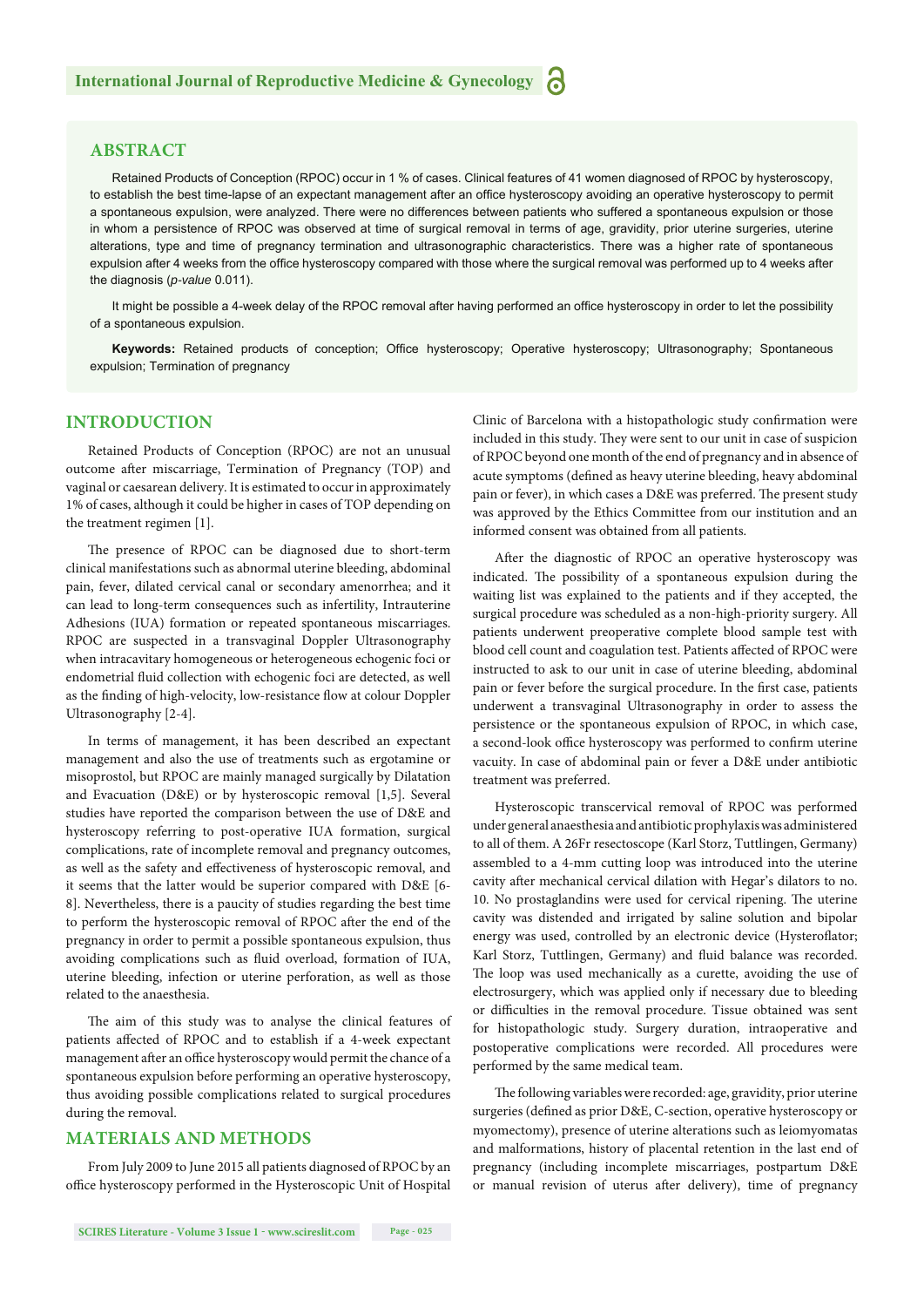#### **International Journal of Reproductive Medicine & Gynecology**

termination (first or second trimester, preterm and term delivery) and type of termination (whether it was a spontaneous miscarriage, or it was managed by medical treatment with misoprostol or D&E, or in case of preterm and term deliveries, whether they were vaginal deliveries or C-section), endometrial thickness and characteristics of colour Doppler flow at ultrasonographic study performed due to RPOC suspicion. Rate differences between spontaneous expulsion and persistence of RPOC at operative hysteroscopy up to 4 weeks and after 4 weeks from the office hysteroscopy were assessed.

Continuous variables were compared using a nonparametric Mann-Whitney U test and categorical variables were compared using Chi-square or Fisher exact test, if appropriate. The SPSS version 20.0 software (IBM, Armonk, NY, USA) was used for the statistical analysis. *p-value* < 0.05 was considered statistically significant.

#### **RESULTS**

Forty-one patients were diagnosed of RPOC by an office hysteroscopy and a histopathologic study confirmation. The suspicion of RPOC before the hysteroscopy was reached either by performing a transvaginal Ultrasonography, with colour Doppler study if feasible, due to clinical complaints such as vaginal bleeding after the end of the last pregnancy (miscarriage, TOP, vaginal delivery or C-section), amenorrhea, abdominal pain or during the followup after a miscarriage or TOP. One patient required D&E under endovenous antibiotic therapy due to fever after the performance of an office hysteroscopy. Five patients presented uterine bleeding after the office hysteroscopy while waiting for the surgical procedure, a transvaginal ultrasonography was performed and no signs of RPOC were observed. These patients underwent a second-look office hysteroscopy, which confirmed uterine vacuity. None of the patients presented heavy abdominal pain before the surgery.

Finally, 35 patients underwent an operative hysteroscopy for the removal of RPOC. In six patients no intrauterine findings were found, so a spontaneous expulsion was assumed. After explaining to these patients the absence of findings, all of them referred a single episode of spontaneous bleeding while waiting for the operative hysteroscopy, not having referred it before the procedure. A hysteroscopic removal was then performed in 29 patients. Only three patients suffered surgical complications during the procedure: 1 cervical laceration, 2 heavy uterine bleedings that were solved with intramuscular injection of ergometrine and intrauterine balloon with Foley catheter during 12 hours. No other complications were registered before, during or after the procedure. Figure 1 shows the flow of events described above.

Baseline characteristics of the 40 patients affected by RPOC (1 patient out of the 41 underwent a D&E due to fever) either if they underwent hysteroscopic removal or they suffered a spontaneous expulsion are shown in Table 1. There were no differences in any of the variables shown, when compared between women with persistence of RPOC at the time of operative hysteroscopy and those in whom uterine vacuity was observed, except for the time lapse from the office hysteroscopy to the surgical procedure (figure 2 shows time lapse differences in weeks between patients who suffered a spontaneous expulsion and those in whom a persistence of RPOC was observed in the operative hysteroscopy). There was a higher rate of spontaneous expulsion after 4 weeks from the office hysteroscopy  $(90.9 %)$ compared with the group of patients where the surgical removal was performed up to 4 weeks after the diagnosis (*p-value* 0.011).



RPOC: Retained Products of Conception, D&E: Dilatation and Evacuation.

Table 1: Differences between cases with removal of RPOC (n = 29) and cases with spontaneous expulsion ( $n = 11$ ) in the 40 patients affected by RPOC

|                                                                                                                                                                                                                                                                                                                         | Hysteroscopic<br>removal of<br>RPOC $(n = 29)$                                                          | <b>Spontaneous</b><br>expulsion<br>$(n = 11)$                                             | p-value |
|-------------------------------------------------------------------------------------------------------------------------------------------------------------------------------------------------------------------------------------------------------------------------------------------------------------------------|---------------------------------------------------------------------------------------------------------|-------------------------------------------------------------------------------------------|---------|
| Type of pregnancy termination<br>First trimester - spontaneous<br>First trimester - medical treatment<br>First trimester - D&E<br>Second trimester - spontaneous<br>Second trimester - medical<br>treatment<br>Preterm vaginal delivery<br>Preterm caesarean-section<br>Term vaginal delivery<br>Term caesarean-section | 6(20.7%)<br>$1(3.4\%)$<br>5(17.2%)<br>$1(3.4\%)$<br>3(10.3%)<br>$2(6.9\%)$<br>0<br>9(31%)<br>$2(6.9\%)$ | $1(9.1\%)$<br>2(18.2%)<br>3(27.3%)<br>$1(9.1\%)$<br>3(27.3%)<br>O<br>o<br>$1(9.1\%)$<br>0 | 0.298   |
| Age (years)                                                                                                                                                                                                                                                                                                             | 36 (30-41, 34-<br>37)                                                                                   | 36 (25-42,<br>$31 - 38$                                                                   | 0.881   |
| Primigravida                                                                                                                                                                                                                                                                                                            | 11 (37.9%)                                                                                              | 3(27.3%)                                                                                  | 0.404   |
| Uterine surgery                                                                                                                                                                                                                                                                                                         | 10 (34.5%)                                                                                              | 4 (36.4%)                                                                                 | 0.596   |
| Uterine alteration <sup>a</sup>                                                                                                                                                                                                                                                                                         | $2(6.9\%)$                                                                                              | $1(9.1\%)$                                                                                | 0.630   |
| Placental retention                                                                                                                                                                                                                                                                                                     | 11 (37.9%)                                                                                              | 4 (36.4%)                                                                                 | 0.613   |
| Endometrial thickness (mm)                                                                                                                                                                                                                                                                                              | 21 (4-64, 16-28)                                                                                        | 16 (10-38,<br>$13-26$                                                                     | 0.321   |
| Characteristical flow at colour<br>Doppler ultrasonography                                                                                                                                                                                                                                                              | 18 (78.3%)                                                                                              | 5(83.3%)                                                                                  | 0.430   |
| Continuous variables are expressed in median (range, 25th-75th percentiles)<br>and were compared using a nonparametric Mann-Whitney U test. Categorical                                                                                                                                                                 |                                                                                                         |                                                                                           |         |

variables were compared using Chi-square or Fisher exact test, if appropriate. <sup>a</sup> Cases of uterine alterations were a type 2 leiomyomata and an arquate uterus in case of persistence of RPOC and a type 2 leiomyomata in case of spontaneous expulsion.

RPOC: Retained Products of Conception; D&E: Dilatation and Evacuation.

#### **DISCUSSION**

Retained products of conception are a complication described after miscarriage, TOP or deliveries that have been traditionally treated by D&E. Nevertheless, in the last few years, several studies have reported the benefits of performing a hysteroscopic selective curettage instead of D&E [7,8]. Operative hysteroscopy with a selective curettage limited to the area affected by RPOC performed with direct vision could avoid the rest of healthy endometrial surface from suffering a blind curettage that could lead to inflammation, scar formation and finally Intrauterine Adhesions (IUA) or Asherman's syndrome development [6]. Moreover, it permits the assessment of the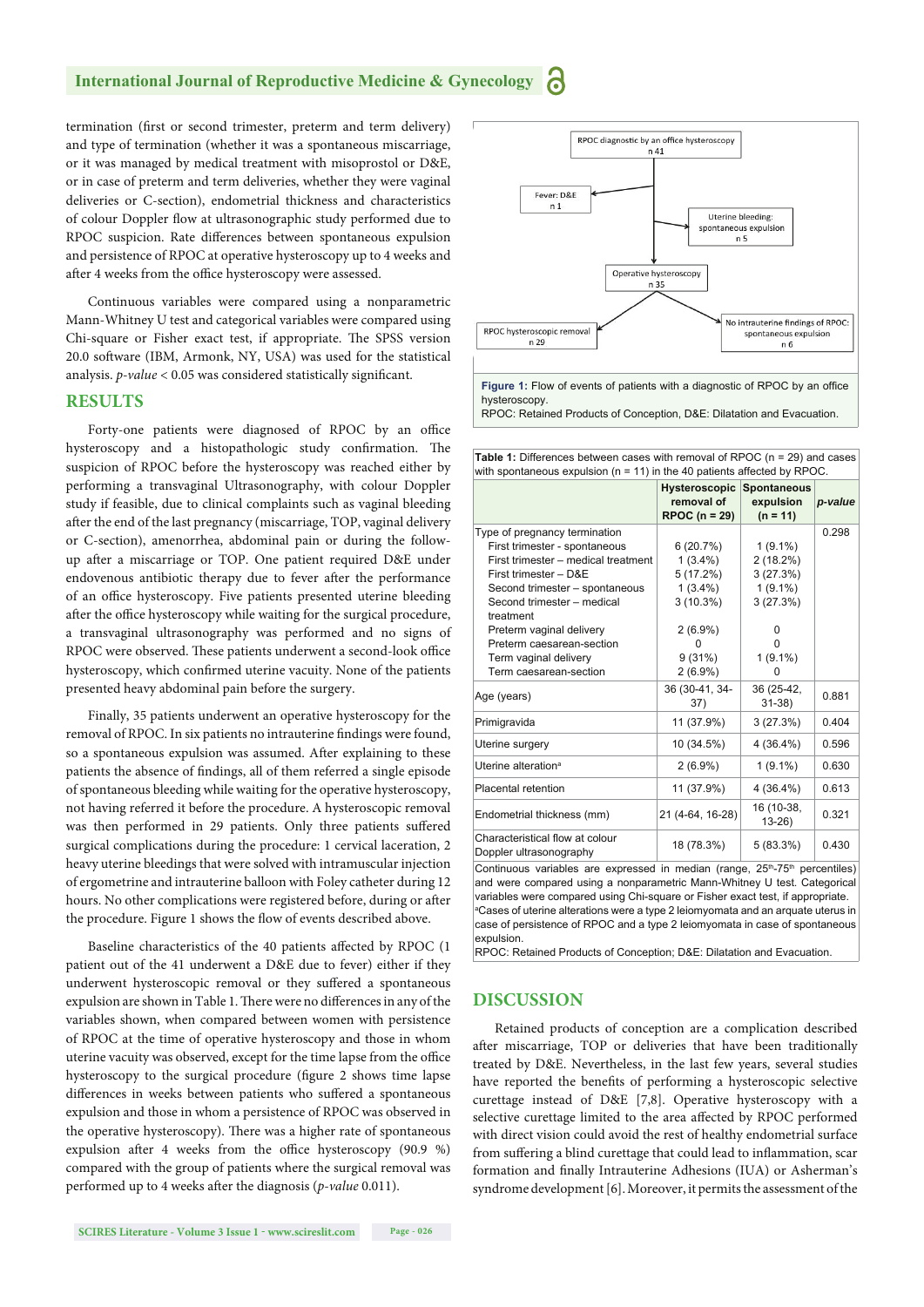

complete removal of RPOC without the need of a second procedure, which is not uncommon in cases where a D&E is performed. The surgical technique using the loop of the resectoscope as a curette limiting the use of electrosurgery would reduce thermal damage to the endometrium, adding the chance of treating uterine cavity anomalies if present [7]. Apart from this, it has been hypothesised that continuous flushing of the uterus with sterile solution during the hysteroscopy may reduce the risk of local infection and inflammation processes that could contribute to adhesion formation [5]. When hysteroscopic removal is performed, it has been described less incidence of IUA detected by a second-look hysteroscopy and a tendency to earlier conception [8], although whether there is a higher conception rate remains unclear [5,6].Operative hysteroscopy in such cases has been described as a simple, safe an efficient procedure [2], as well as relatively easy to learn and to perform [6] .

Accordingly to the literature, taking into account the benefits of a hysteroscopic treatment of RPOC, if there is a paucity of symptoms, it would be better to postpone the hysteroscopy at least 1 month after the end of any type of pregnancy, due to the technical difficulty if performed before, because of the uterus enlargement and cervical dilation, thus increasing the risk of uterine perforation and leading to a larger spillage of distension medium, and also due to the higher risk of infection [6,9]. For this reason, D&E would be the method of choice for RPOC treatment during the first month, in cases of acute symptoms such as heavy uterine bleeding, heavy uterine pain, fever, or suspicion of other pathologies (for example, hydatidiform mole).

Although it seems that the hysteroscopic treatment would be the best treatment of choice for patients affected by RPOC [7], when the symptoms related to it are not acute, there is a lack of evidence regarding the best time to perform the removal of RPOC in order to permit the chance of a spontaneous expulsion, thus avoiding complications such as fluid overload, formation of IUA, uterine bleeding, infection or uterine perforation, as well as those related to anaesthesia. For this reason, the purpose of our study was to analyse whether it could be feasible an expectant management of RPOC after its diagnosis by an office hysteroscopy in order to let a spontaneous expulsion happen.

It has been compared the role of ultrasonography an hysteroscopy in the diagnostic of RPOC, showing the former a sensitivity of 86.3%, a specificity of 89.2% and positive predictive value of 67.9%, and the latter 77.2%, 92.8% and 73.9%, respectively, with only a significant difference in sensitivity, suggesting the use of hysteroscopy only as an operative tool [10]. Nevertheless, in our opinion, after having assessed the uterine cavity with a transvaginal ultrasonography to all patients with RPOC suspicion, it would be recommendable to perform an office hysteroscopy as a diagnostic tool before scheduling the removal of RPOC in a operating room since it is a safe outpatient procedure (in our study we only reported one complication: a patient who underwent fever few days after the procedure), nearly painless and with a diagnostic accuracy similar to the ultrasonography, adding some benefits to the patient such as the possibility of a biopsy in case of diagnostic doubts or suspicion of other pathologies, and the possible reduction of risk of infection and intrauterine adhesions formation because of the irrigation. In addition, we hypothesise its contribution to the spontaneous expulsion of the RPOC due to the cervical dilation and the irrigation of the intrauterine cavity, without affecting the endometrial surface. For this reason, we do not consider a "see and treat" hysteroscopy in cases of RPOC.

All this factors described would undoubtedly contribute to the reduction of unnecessary surgical procedures according to our data: from 40 cases where an operative hysteroscopy was scheduled, 27.5% of them  $(n = 11)$  suffered a spontaneous expulsion before the surgical procedure. We analysed several variables to determine if some showed a relation with a spontaneous expulsion in order to predict which patients would benefit of an expectant management and only the time lapse from the office hysteroscopy to the hysteroscopic removal of RPOC or the diagnosis of spontaneous expulsion showed a statistically significant difference, being longer in cases where a uterine vacuity was observed compared with persistence of RPOC.

Therefore, in cases of RPOC suspicion we suggest, according to our data, to assess the uterine cavity with an ultrasonography and also an office hysteroscopy to confirm the diagnostic always after 1 month of the end of pregnancy. If there are no acute symptoms and patient accepts an expectant management, a new assessment of the uterine cavity would be performed after 4 weeks or before in cases of heavy uterine bleeding. If indicated because of the persistence of RPOC, a hysteroscopic removal should then be performed.

#### **CONCLUSION**

In conclusion, although this is a study with a reduced sample size due to the low incidence of this pathology, it is the first to our knowledge where the optimal time to perform the removal of RPOC in women without acute symptoms is assessed. Our data suggest that it might be possible a 4-week delay of the RPOC removal after having performed an office hysteroscopy in order to let the possibility of a spontaneous expulsion, thus avoiding complications related to the surgical and anaesthetic procedures, without increasing the risk of infection. Further prospective studies with larger sample sizes are necessary in order to assess the absence of complications after an office hysteroscopy in cases of RPOC suspicion and also to evaluate the outcomes of offering an expectant management when possible in terms of spontaneous expulsion rates, possible intrauterine infections and intrauterine adhesions formation.

#### **IMPACT STATEMENT**

**What is already known on this subject:** Several studies report that hysteroscopic removal seems better than dilatation and evacuation, but the best time to perform it in order to permit a possible spontaneous expulsion has not been established.